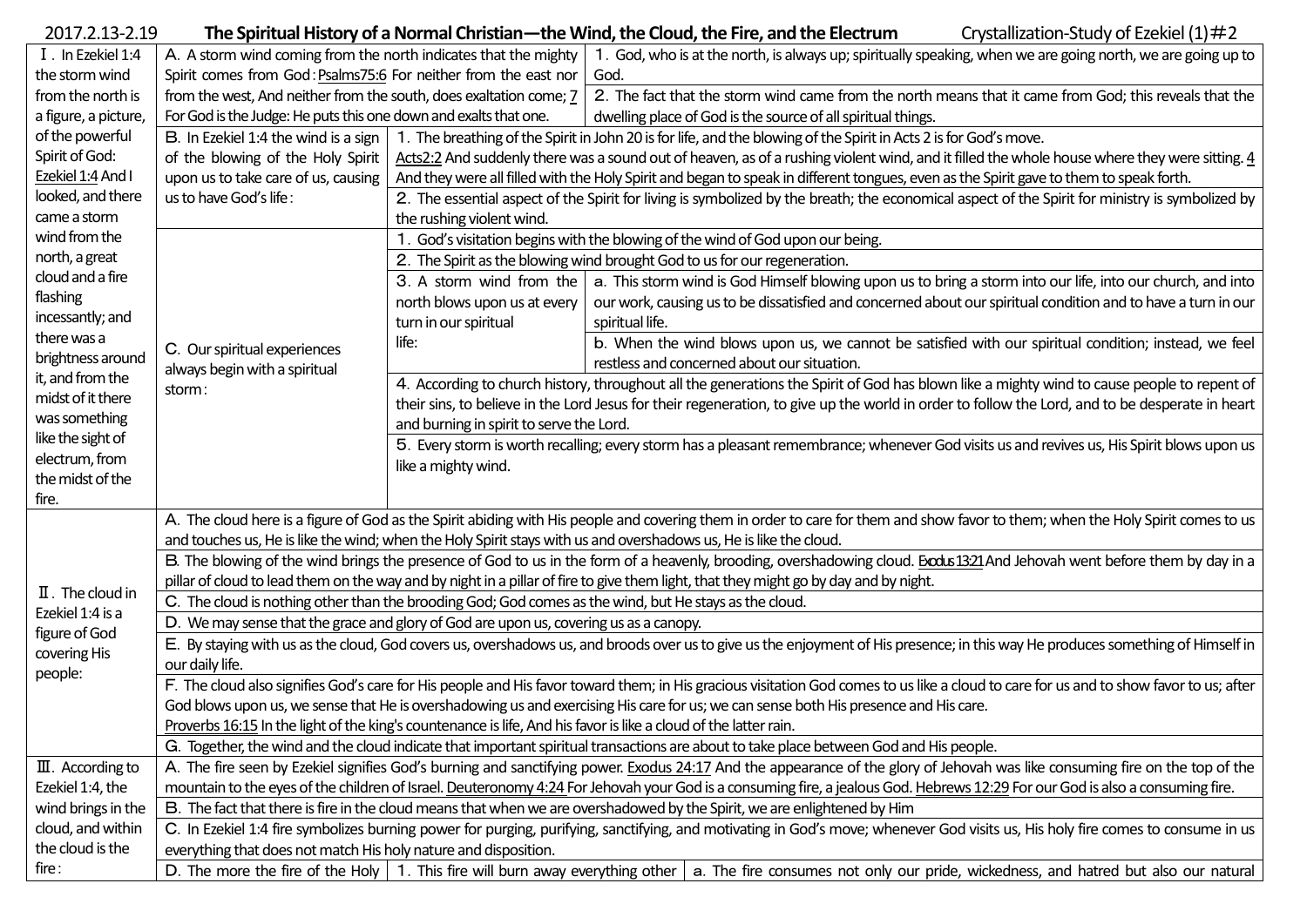|                                                                                                                                                                                                     | Spirit burns in us, the more we are<br>purified and enlightened; only<br>what matches the holiness of God                                                                                                                                                                                                                                                          |                                                                                                                                     |                                                                                                                                                                          | than God, for only God can pass through the                                                                                                              |                                                                                                                          | humility, kindness, and love.                                                                                                                                                       |  |  |  |
|-----------------------------------------------------------------------------------------------------------------------------------------------------------------------------------------------------|--------------------------------------------------------------------------------------------------------------------------------------------------------------------------------------------------------------------------------------------------------------------------------------------------------------------------------------------------------------------|-------------------------------------------------------------------------------------------------------------------------------------|--------------------------------------------------------------------------------------------------------------------------------------------------------------------------|----------------------------------------------------------------------------------------------------------------------------------------------------------|--------------------------------------------------------------------------------------------------------------------------|-------------------------------------------------------------------------------------------------------------------------------------------------------------------------------------|--|--|--|
|                                                                                                                                                                                                     |                                                                                                                                                                                                                                                                                                                                                                    |                                                                                                                                     | burning; we all need to be transformed by                                                                                                                                |                                                                                                                                                          |                                                                                                                          | b. The holy fire burns not only our weak points but also our strong points, including                                                                                               |  |  |  |
|                                                                                                                                                                                                     |                                                                                                                                                                                                                                                                                                                                                                    |                                                                                                                                     | being burned:                                                                                                                                                            |                                                                                                                                                          |                                                                                                                          | everything in us that we and others admire and appreciate.                                                                                                                          |  |  |  |
|                                                                                                                                                                                                     | can pass through His holy fire;                                                                                                                                                                                                                                                                                                                                    |                                                                                                                                     |                                                                                                                                                                          | c. Under the burning of the holy fire, our "I" will fall apart and be dissolved.                                                                         |                                                                                                                          |                                                                                                                                                                                     |  |  |  |
|                                                                                                                                                                                                     |                                                                                                                                                                                                                                                                                                                                                                    | everything that does not match                                                                                                      |                                                                                                                                                                          | 2. As we are under His shining, we should confess our need for His burning and then pray for Him to burn away our self, our old nature, our              |                                                                                                                          |                                                                                                                                                                                     |  |  |  |
|                                                                                                                                                                                                     |                                                                                                                                                                                                                                                                                                                                                                    | God's holiness must be burned                                                                                                       |                                                                                                                                                                          | disposition, our worldliness, and our attitudes, goals, aims, motives, and intentions.                                                                   |                                                                                                                          |                                                                                                                                                                                     |  |  |  |
|                                                                                                                                                                                                     | away:                                                                                                                                                                                                                                                                                                                                                              |                                                                                                                                     |                                                                                                                                                                          | 3. As we experience the burning of the consuming fire, God Himself is manifested in us.                                                                  |                                                                                                                          |                                                                                                                                                                                     |  |  |  |
|                                                                                                                                                                                                     | A. Electrum                                                                                                                                                                                                                                                                                                                                                        |                                                                                                                                     |                                                                                                                                                                          |                                                                                                                                                          | 1. Our God is not merely the Divine Being, signified by the gold; He is also the redeeming God, signified by the silver. |                                                                                                                                                                                     |  |  |  |
|                                                                                                                                                                                                     | is an alloy of                                                                                                                                                                                                                                                                                                                                                     | 2. According to the                                                                                                                 | a. There is one throne for both God and the Lamb; this indicates that God and the Lamb are one—the Lamb-God, the redeeming God, God                                      |                                                                                                                                                          |                                                                                                                          |                                                                                                                                                                                     |  |  |  |
|                                                                                                                                                                                                     | gold and                                                                                                                                                                                                                                                                                                                                                           | book of Revelation,                                                                                                                 | the Redeemer.                                                                                                                                                            |                                                                                                                                                          |                                                                                                                          |                                                                                                                                                                                     |  |  |  |
|                                                                                                                                                                                                     | silver; gold                                                                                                                                                                                                                                                                                                                                                       | the One on the                                                                                                                      |                                                                                                                                                                          | b. God as the light is in the Lamb as                                                                                                                    | (1) Without the Lamb as the lamp, God's shining over us would kill us.                                                   |                                                                                                                                                                                     |  |  |  |
|                                                                                                                                                                                                     | signifies the                                                                                                                                                                                                                                                                                                                                                      | throne is not just                                                                                                                  | the lamp: Revelation 21:23 And the                                                                                                                                       |                                                                                                                                                          |                                                                                                                          | (2) The Lamb as the lamp expresses God as light in a very pleasant and approachable way.                                                                                            |  |  |  |
|                                                                                                                                                                                                     | nature of                                                                                                                                                                                                                                                                                                                                                          | God and not just                                                                                                                    |                                                                                                                                                                          | city has no need of the sun or of the                                                                                                                    |                                                                                                                          |                                                                                                                                                                                     |  |  |  |
| IV. The issue of                                                                                                                                                                                    | God, and                                                                                                                                                                                                                                                                                                                                                           | the Lamb but the                                                                                                                    |                                                                                                                                                                          | moon that they should shine in it, for                                                                                                                   | (3) Because the divine light shines through the Redeemer, the light is lovable, and we even walk in                      |                                                                                                                                                                                     |  |  |  |
| the blowing of                                                                                                                                                                                      | silver                                                                                                                                                                                                                                                                                                                                                             | Lamb-God, the                                                                                                                       |                                                                                                                                                                          | the glory of God illumined it, and its                                                                                                                   | this light.                                                                                                              |                                                                                                                                                                                     |  |  |  |
| the wind, the                                                                                                                                                                                       | signifies                                                                                                                                                                                                                                                                                                                                                          | redeeming God:                                                                                                                      | lamp is the Lamb.                                                                                                                                                        |                                                                                                                                                          |                                                                                                                          |                                                                                                                                                                                     |  |  |  |
| covering of the                                                                                                                                                                                     | redemption:                                                                                                                                                                                                                                                                                                                                                        |                                                                                                                                     |                                                                                                                                                                          |                                                                                                                                                          |                                                                                                                          | 3. As the electrum, the Lord Jesus is the One who has redeemed us and who is everything to us.                                                                                      |  |  |  |
| cloud, and the                                                                                                                                                                                      | B. The issue of the spiritual                                                                                                                                                                                                                                                                                                                                      |                                                                                                                                     |                                                                                                                                                                          | 1. The electrum appears from the midst of the fire; this indicates that the burning of the fire is for the manifestation of the electrum.                |                                                                                                                          |                                                                                                                                                                                     |  |  |  |
| burning of the fire                                                                                                                                                                                 | transactions involving the blowing<br>2. After we have experienced the wind, the cloud, and the fire, the only thing that remains is the glowing electrum, the redeeming God.                                                                                                                                                                                      |                                                                                                                                     |                                                                                                                                                                          |                                                                                                                                                          |                                                                                                                          |                                                                                                                                                                                     |  |  |  |
| is the glowing                                                                                                                                                                                      | wind, the covering cloud, and the<br>3. The more we pass through God's wind, cloud, and fire, the more the Lord is manifested in us in a dignified and glorious way, and we                                                                                                                                                                                        |                                                                                                                                     |                                                                                                                                                                          |                                                                                                                                                          |                                                                                                                          |                                                                                                                                                                                     |  |  |  |
| electrum-the                                                                                                                                                                                        |                                                                                                                                                                                                                                                                                                                                                                    | purifying fire is the radiant<br>sense that He alone is precious, lovely, bright, and majestic.<br>expression of the redeeming God: |                                                                                                                                                                          |                                                                                                                                                          |                                                                                                                          |                                                                                                                                                                                     |  |  |  |
| radiant                                                                                                                                                                                             |                                                                                                                                                                                                                                                                                                                                                                    |                                                                                                                                     |                                                                                                                                                                          |                                                                                                                                                          |                                                                                                                          |                                                                                                                                                                                     |  |  |  |
| expression of the<br>redeeming God:                                                                                                                                                                 |                                                                                                                                                                                                                                                                                                                                                                    | C. The One signified by the glowing electrum, the                                                                                   |                                                                                                                                                                          | 1. The experience of the wind, the cloud, and the fire has made it possible for us to have Him, the redeeming God, within<br>us as the glowing electrum. |                                                                                                                          |                                                                                                                                                                                     |  |  |  |
|                                                                                                                                                                                                     | Lamb-God, dwells within us as a priceless<br>treasure:                                                                                                                                                                                                                                                                                                             |                                                                                                                                     |                                                                                                                                                                          | 2. As the electrum within us, the Lord is the treasure of incomparable worth-a treasure that is wonderful, marvelous,                                    |                                                                                                                          |                                                                                                                                                                                     |  |  |  |
|                                                                                                                                                                                                     | precious, and glorious.                                                                                                                                                                                                                                                                                                                                            |                                                                                                                                     |                                                                                                                                                                          |                                                                                                                                                          |                                                                                                                          |                                                                                                                                                                                     |  |  |  |
|                                                                                                                                                                                                     | D. The more we experience the blowing wind, the covering cloud, and the consuming fire, the more the electrum is constituted into our being, making us a people who are filled<br>with the Triune God and who manifest His glory. Ephesians 3:17 That Christ may make His home in your hearts through faith, that you, being rooted and grounded in love,19 And to |                                                                                                                                     |                                                                                                                                                                          |                                                                                                                                                          |                                                                                                                          |                                                                                                                                                                                     |  |  |  |
|                                                                                                                                                                                                     |                                                                                                                                                                                                                                                                                                                                                                    |                                                                                                                                     |                                                                                                                                                                          |                                                                                                                                                          |                                                                                                                          |                                                                                                                                                                                     |  |  |  |
|                                                                                                                                                                                                     |                                                                                                                                                                                                                                                                                                                                                                    |                                                                                                                                     |                                                                                                                                                                          |                                                                                                                                                          |                                                                                                                          | know the knowledge-surpassing love of Christ, that you may be filled unto all the fullness of God.21 To Him be the glory in the church and in Christ Jesus unto all the generations |  |  |  |
|                                                                                                                                                                                                     | forever and ever. Amen.                                                                                                                                                                                                                                                                                                                                            |                                                                                                                                     |                                                                                                                                                                          |                                                                                                                                                          |                                                                                                                          |                                                                                                                                                                                     |  |  |  |
| V. The spiritual history of every                                                                                                                                                                   |                                                                                                                                                                                                                                                                                                                                                                    |                                                                                                                                     |                                                                                                                                                                          |                                                                                                                                                          |                                                                                                                          | A. Every time we are graced by the Lord, we have spiritual transactions with Him involving the wind, the cloud, the fire, and the electrum.                                         |  |  |  |
| Christian should be a story of                                                                                                                                                                      |                                                                                                                                                                                                                                                                                                                                                                    |                                                                                                                                     | B. Throughout our Christian life, our spiritual experiences should be a continual cycle involving the wind, the cloud, the fire, and the electrum; every time this cycle |                                                                                                                                                          |                                                                                                                          |                                                                                                                                                                                     |  |  |  |
| the wind, the cloud, the fire, and<br>is repeated, more electrum is constituted into our being and brought forth, making us a people who are filled with the Triune God and who manifest His glory. |                                                                                                                                                                                                                                                                                                                                                                    |                                                                                                                                     |                                                                                                                                                                          |                                                                                                                                                          |                                                                                                                          |                                                                                                                                                                                     |  |  |  |
| the electrum:                                                                                                                                                                                       |                                                                                                                                                                                                                                                                                                                                                                    |                                                                                                                                     |                                                                                                                                                                          |                                                                                                                                                          |                                                                                                                          |                                                                                                                                                                                     |  |  |  |
|                                                                                                                                                                                                     |                                                                                                                                                                                                                                                                                                                                                                    | VI. As we experience the blowing wind, the overshadowing cloud, the burning                                                         |                                                                                                                                                                          | A. If in our personal spiritual experience we have the wind, the cloud, the fire, and the electrum, then whenever we gather                              |                                                                                                                          |                                                                                                                                                                                     |  |  |  |
|                                                                                                                                                                                                     | fire, and the glowing electrum, we become the vision of the glory of God. Ezekiel                                                                                                                                                                                                                                                                                  |                                                                                                                                     | together, we will be the vision of the electrum, having a precious treasure in us that is shining and glowing.                                                           |                                                                                                                                                          |                                                                                                                          |                                                                                                                                                                                     |  |  |  |
|                                                                                                                                                                                                     | 1:1 the heavens were opened and I saw visions of God. 28 Like the appearance of                                                                                                                                                                                                                                                                                    |                                                                                                                                     | B. "Whatever we experience, enjoy, and realize of our Lord Jesus Christ is also our experience, enjoyment, and realization                                               |                                                                                                                                                          |                                                                                                                          |                                                                                                                                                                                     |  |  |  |
|                                                                                                                                                                                                     | the rainbow that is in the cloud on a day of rain, This was the appearance of the                                                                                                                                                                                                                                                                                  |                                                                                                                                     | of the Triune God. He is revealed to such a great extent, and we must experience and enjoy Him to such an extent. Our                                                    |                                                                                                                                                          |                                                                                                                          |                                                                                                                                                                                     |  |  |  |
|                                                                                                                                                                                                     |                                                                                                                                                                                                                                                                                                                                                                    | likeness of the glory of Jehovah. Revelation 21:10-11 And he carried me away in                                                     |                                                                                                                                                                          | enjoyment then becomes His testimony, and this living testimony is the present revelation of Jesus Christ. First, He is                                  |                                                                                                                          |                                                                                                                                                                                     |  |  |  |
| spirit onto a great and high mountain and showed me the holy city, Jerusalem,<br>revealed, then we enjoy Him and become His testimony, and eventually our testimony becomes His present revelation" |                                                                                                                                                                                                                                                                                                                                                                    |                                                                                                                                     |                                                                                                                                                                          |                                                                                                                                                          |                                                                                                                          |                                                                                                                                                                                     |  |  |  |
| coming down out of heaven from God, 11 Having the glory of God.                                                                                                                                     |                                                                                                                                                                                                                                                                                                                                                                    |                                                                                                                                     |                                                                                                                                                                          |                                                                                                                                                          |                                                                                                                          |                                                                                                                                                                                     |  |  |  |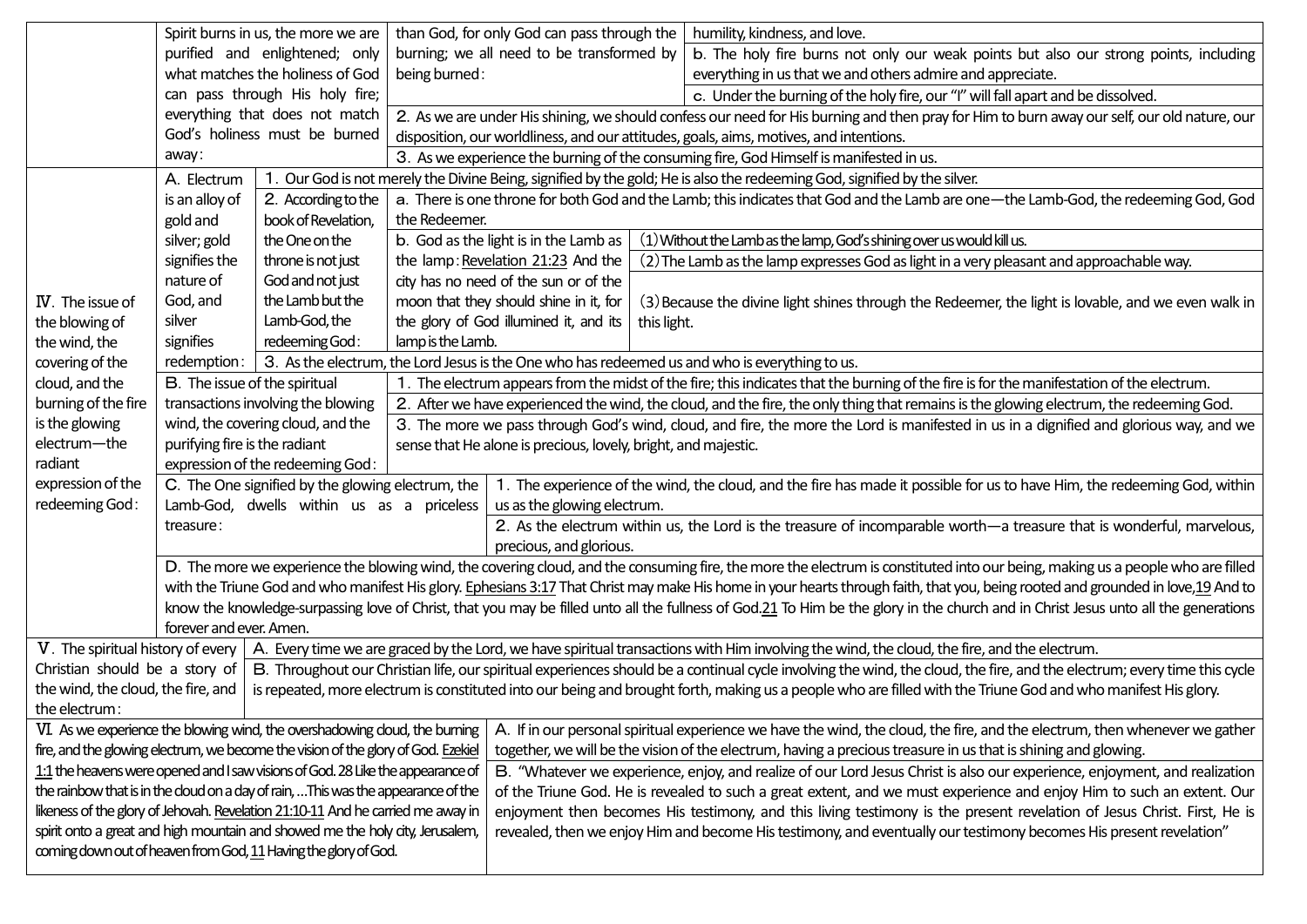**Experience**:①God's visitation always begins with the blowing of the wind of God upon our being ... [Perhaps a spiritual storm] caused you to consider the meaning of human life and...to ask yourself about where you came from and where you were going.…We all need to experience the Lord's presence like a brooding, overshadowing cloud. We should not be content with mere doctrines and teachings. Instead of coming to the Bible seeking more knowledge, we need to seek the Lord Himself. When we come to the Word, we should pray, "Lord, I need the wind and the cloud. Lord, blow upon me as a stormy wind from the north and cover me with the overshadowing cloud. Come to me as the wind and stay with me as the cloud."

School life (junior high/high school student) model:When becoming a high school student, thinking about the significance of life will begin. With questions like, why am I alive? What is the goal of my life? Where from and where to, etc. inside you. At time like this, you should utilize the spirit, go before the Lord and pray as follows, "Lord Jesus, why am I here and not sure of the role I am having. Oh, Lord Jesus, please come and tell me. "If you pray like this, God will come to you as a stormy wind. This stormy wind will also blow away "your old awareness on the Bible truth simply as doctrinal" that you treat it as irrelevant to your daily life". Or "the envying of your unbeliever friends at the sight of seemingly fun, the believing of church life is useless and vain", will also be exposed and blown away it. As a junior high and/or high school student, you should have such an experience. God's stormy wind that comes through the prayer is showing that God actually loves you, that is bringing you back to the truth, the Word of God that is worthy of permanence, and your future is greatly blessed. Hallelujah!

1 Peter1:22 Since you have purified your souls by your obedience to the truth unto unfeigned brotherly love, love one another from a pure heart fervently, 23 Having been regenerated not of corruptible seed but of incorruptible, through the living and abiding word of God. 24 For "all flesh is like grass, and all its glory like the flower of grass. The grass has withered, and the flower has fallen off, 25 But the word of the Lord abides forever." And this is the word which has been announced to you as the gospel.

②Our spiritual experiences always begin with a spiritual storm. According to church history, throughout all the generations the Spirit of God has blown like a mighty wind to move people to repent of their sins, to believe in the Lord Jesus for their regeneration, to give up the world in order to follow the Lord and to be desperate in heart and burning in spirit to serve the Lord. Have you not had this kind of experience? ... If you have never had such experiences, you need to look to the Lord and pray for His wind from the north to blow upon you. The source of the fire is the blowing wind with the covering cloud. From this we see that the fire does not come to us directly. God comes to us as the blowing wind and stays with us as the covering cloud. Under His covering we are exposed by His shining. As we are under His shining, we should confess our need for His burning and then pray for Him to burn away our self, our old nature, our disposition, our worldliness, and our attitudes, goals, aims, motives, and intentions. We all need to be burned by the Lord in this way. One such burning is better than a thousand teachings.

School life (college student/graduate student) model: You as a college student and/or graduate student, after experiencing the blowing wind and covering cloud, you bound to sense the burning fire in you. This fire puts your attitude, goals, motivations, and intentions under the light, exposes and burns them. In the early 18 to 20's, you need to deeply touch the inside of your heart, not on what you will do, but on what motivation you will have. For example, brothers and sisters said Amen in a loud voice to the testimony of other brothers and sisters of your generation, but the Amen voices to your testimony were small that had stumbled you and your willingness to participate in the meeting faded away. At a time like this, you begin to think of various kinds of excuses for not wanting to participate in the meeting. This is the impurity in you. Various types of sins are coming out from this impurity. You need to deal with the impure motives deep inside your heart from a young age. Otherwise, you can never be able to root yourself deeply in Christ. Everything you do is shallow and superficial. You need to have your corrupted motives and intentions deep in your heart while you are still a student, and the experience of being burn up is absolutely necessary for your future growth. Amen!

③The more you pursue the Lord, the more you will realize that the holy fire burns not only your weak points but also your strong points, including your natural goodness, your natural virtues, and everything in you that you and others admire, appreciate, and hold in high regard. Like Augustine, you may eventually feel that even your confession and tears of repentance need the Lord's cleansing. The issue of the blowing of the wind, the covering of the cloud, and the burning of the fire is the radiant manifestation of the electrum. As we experience the burning of the consuming fire, God Himself is manifested in us. The more we pass through God's wind, cloud, and fire, the more the Lord is manifested in us in a dignified and glorious way. When He is manifested in such a way, we sense that He alone is precious, lovely, bright, majestic, and glorious. Like the disciples on the Mount of Transfiguration, we see "no one except Jesus Himself alone" (Matt. 17:8). The only one in view, the only one in the scene, is the lovely, precious, glorious Lord Jesus. Then we can do nothing other than bow before Him, worship Him, exalt Him, crown Him, and pour out everything to Him. In this way we gain the Lord, and He gains us.

Business life model:Your spiritual experience is the wind, the cloud, the fire, and the electrum. The electrum is a treasure of infinite value of the indwelling Christ. This experience should be in a continuous cycle. As this circulation repeats itself, each time more electrum is formed and created in your being, you will be filled with the Triune God and become a person who expresses the glory of God. In business life, the Lord sends the wind, the cloud and the fire to you through different kinds of hardships, sudden changes, promotions and other environments you face. The more properly you experience the wind, the cloud, and the fire from the Lord, the more electrum and Christ's glory will be added in you. That way, no matter how hard the outside environment can be, there will always be a way out prepared for you. And you will become a person who expresses Christ significantly. Hallelujah.

2 Corinthians 4:7 But we have this treasure in earthen vessels that the excellency of the power may be of God and not out of us. 8 We are pressed on every side but not constricted; unable to find a way out but not utterly without a way out; 10 Always bearing about in the body the putting to death of Jesus that the life of Jesus also may be manifested in our body.